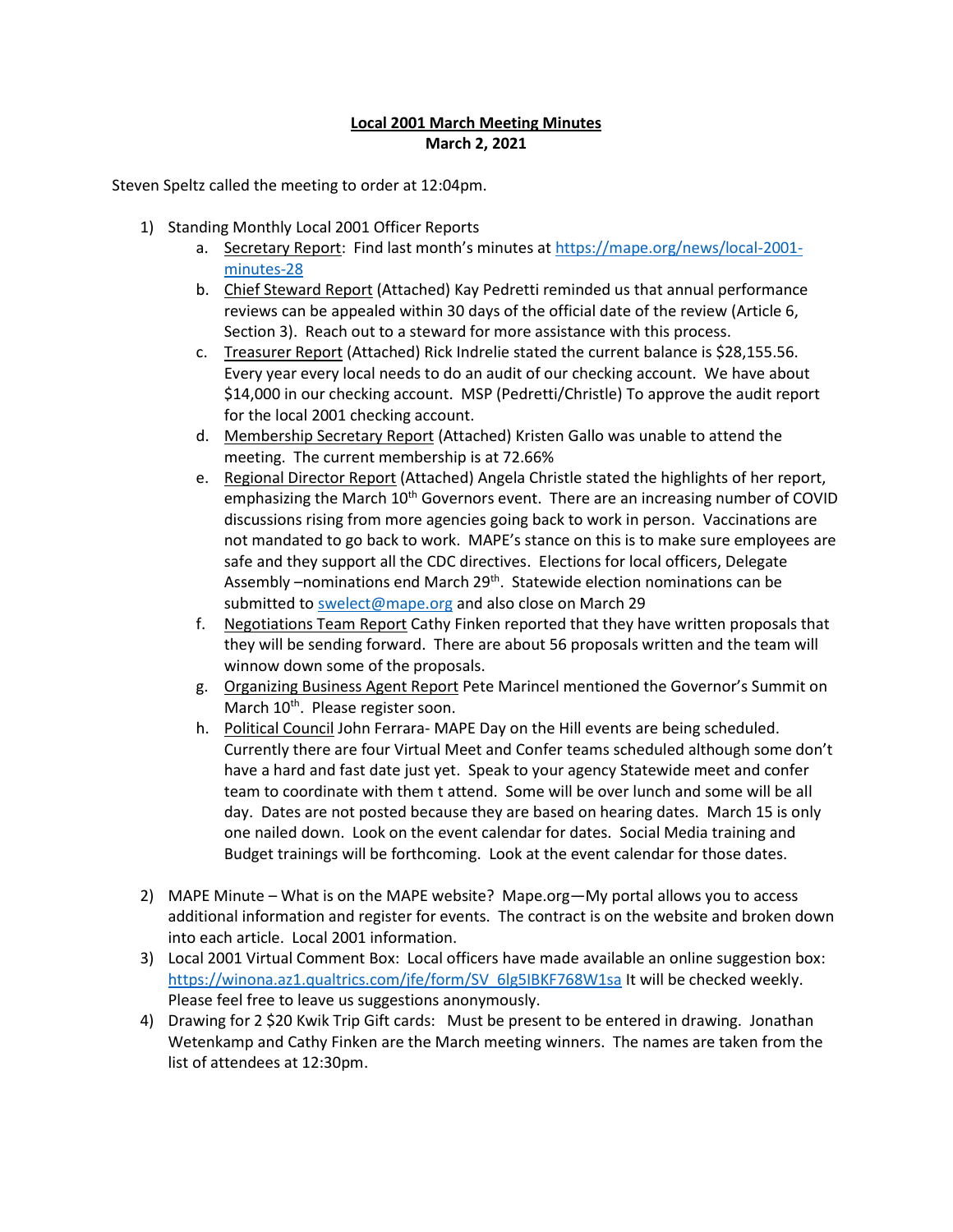- 5) Local Elections update: Taking nominations for President, Vice President, Treasurer, Secretary, Membership Secretary and Delegate Assembly delegates thru March 29<sup>th</sup> to [jesse.krusmark@rctc.edu](mailto:jesse.krusmark@rctc.edu)
- 6) Summit with the Governor March  $10<sup>th</sup>$ at noon: If you haven't registered, get registered soon. The first 1000 people will be on the ZOOM call and those above 1000 will be on the YouTube link.
- 7) Exchange Contract Proposals April  $6<sup>th</sup>$ : The Negotiations Team is planning to exchange proposals with the MMB team on April  $6<sup>th</sup>$ . Both proposals will be posted on the MAPE website within a day of this exchange.

The meeting adjourned at 12:55pm.

## **2021 Upcoming Important Dates in Local 2001**

March 10 Noon Summit with Governor Walz ([Register](https://nam02.safelinks.protection.outlook.com/?url=https%3A%2F%2Fmape.us20.list-manage.com%2Ftrack%2Fclick%3Fu%3Dbe8f7b5c26877c8f1d2e3c496%26id%3Da8d8fb1387%26e%3D28c9c3c1a0&data=04%7C01%7Ckpedretti%40winona.edu%7Cbaebc462592f45f2dfd108d8d9c0c76b%7C5011c7c60ab446ab9ef4fae74a921a7f%7C0%7C0%7C637498769336851929%7CUnknown%7CTWFpbGZsb3d8eyJWIjoiMC4wLjAwMDAiLCJQIjoiV2luMzIiLCJBTiI6Ik1haWwiLCJXVCI6Mn0%3D%7C1000&sdata=f9jqsaD5i6QCDoGgChAJMUx%2B8Zh57szt9DGfpi%2FAhlM%3D&reserved=0) here**)**

March 24-Noon Region 20 Steward Training

March 25 2:30-3:30 Local 2001 Water Cooler Conversation Via ZOOM

April 6 Noon Monthly Meeting Broadcast

April 6 Negotiations team exchanges proposals with the State

April 20 5:00-6:00pm Local 2001 Happy Hour via ZOOM

April 28 Noon Region 20 Steward Training

May 4 Noon Monthly Meeting Broadcast

May 27 Noon Region 20 Steward Training

June 1 Noon Monthly Meeting Broadcast

July 13 Noon Monthly Meeting Broadcast (Please note this meeting was moved to the <mark>2<sup>nd</sup> Tuesday</mark> of July)

August 3 Noon Monthly Meeting Broadcast

September 7 Noon Monthly Meeting Broadcast

September 18 All day MAPE Delegate Assembly

#### **March Membership Secretary's Report Local 2001 Percentages- As of February 24, 2021**

**Including Billable Members, our Local's Membership is at 72.66%**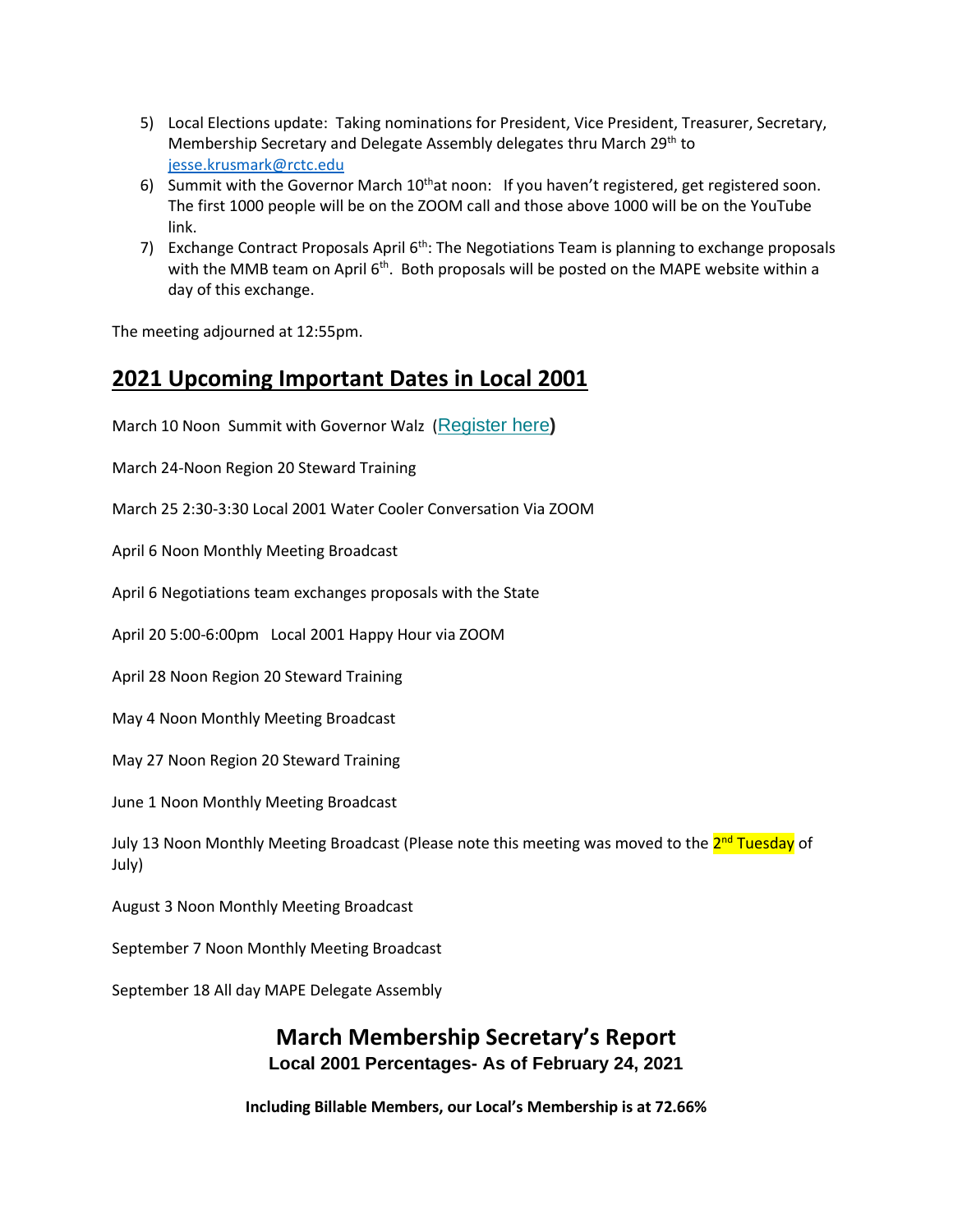| <b>Local 2001 Percentages</b> |                     |            |
|-------------------------------|---------------------|------------|
| <b>Person Type</b>            | <b>Record Count</b> | Percentage |
| ⊦Billable Member              | 12                  | 2.40%      |
| Member                        | 352                 | 70.26 %    |
| Non-Member                    | 137                 | 27.35%     |

Please help by signing up new employees, asking non-members to join as a member at your work site or let me know if there is someone we should be getting in touch with!

### **March2021 Chief Steward Report**

We continue to navigate COVID-19 in 2021. Three vaccines are approved for use, so I am hopeful we will see the light at the end of the tunnel for this pandemic in 2021. If you have questions that arise from the COVID response at your site, please reach out to a local steward. Redeployment is a new item that has been added to the COVID response, please see the FAQ at

<https://mape.org/COVID19redeploymentFAQ> or reach out to a steward. COVID leave has changed since the inception of COVID, so be sure to review the most recent policy.

In December, the stewards of Region 20 met to review arbitration decisions. Arbitration decisions help inform us what grievances are winnable and should be pursued. These decisions also help us understand contract language that can be improved for our members. The stewards of Region 20 are scheduled to meet once a month starting in February through May to train on topics important to stewards. We were scheduled to meet on March 10<sup>th</sup> for our next meeting, but we moved it to March 24 due to MAPE meeting with the Governor during the noon hour when we had our training planned. If you aren't registered for the Governor's meeting, please consider registering soon ([Register](https://nam02.safelinks.protection.outlook.com/?url=https%3A%2F%2Fmape.us20.list-manage.com%2Ftrack%2Fclick%3Fu%3Dbe8f7b5c26877c8f1d2e3c496%26id%3Da8d8fb1387%26e%3D28c9c3c1a0&data=04%7C01%7Ckpedretti%40winona.edu%7Cbaebc462592f45f2dfd108d8d9c0c76b%7C5011c7c60ab446ab9ef4fae74a921a7f%7C0%7C0%7C637498769336851929%7CUnknown%7CTWFpbGZsb3d8eyJWIjoiMC4wLjAwMDAiLCJQIjoiV2luMzIiLCJBTiI6Ik1haWwiLCJXVCI6Mn0%3D%7C1000&sdata=f9jqsaD5i6QCDoGgChAJMUx%2B8Zh57szt9DGfpi%2FAhlM%3D&reserved=0) here**).**

Have you ever wanted to be a steward? MAPE will be offering Basic Steward Training in 2021 on the following dates (all Fridays): April 9, July 9, and October 8. Basic Steward training is normally held at the central office in Shoreview (3460 Lexington Ave N, Suite 300, Shoreview, MN 55126), but will be held virtually at least the first half of 2021. You will be reimbursed for time lost from your job. If you are interested, please contact Kay (kpedretti@winona.edu) OR register at [www.mape.org](http://www.mape.org/) . These classes run from 8:30am until 4:30pm.

If you are a current steward and are looking to expand or refresh your skills, three Advanced Steward trainings will be held in 2021 (all Fridays): June 25, and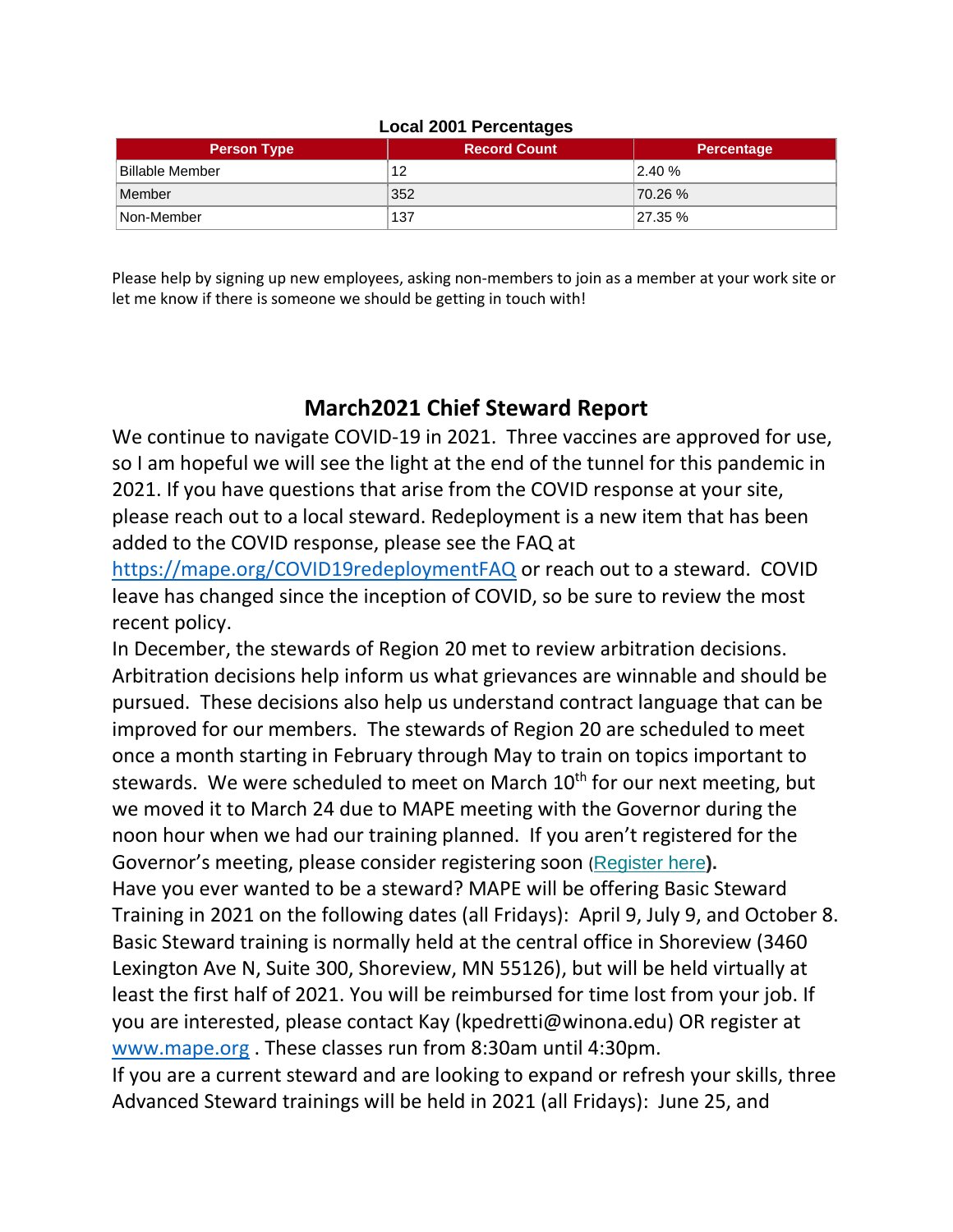October 29. These trainings will be virtual at least the first half of the year and will run from 8:30-4:30pm. You will be reimbursed for this time lost from your job. Please register at [www.mape.org](http://www.mape.org/) or contact Kay for more information. If you ever get called into an investigation or think you have a situation that may be a violation of the MAPE contract (grievance), don't hesitate to reach out to me at [kpedretti@winona.edu](mailto:kpedretti@winona.edu)

Sincerely,

Kay Pedretti Region 20 Chief Steward

# Region 20 Director's Report February 25, 2021

*Identity*: MAPE is a labor union of professionals dedicated to acting for the common good in a democratic society while advancing the interests of its members *Purpose*: MAPE organizes and develops the civic capacity of state employees to advocate for members and build power in the workplace to improve civic life for all Minnesotans

February Board of Directors meeting was held on Friday February 19, 2021

## Member participation in Board Meeting

Six MAPE members joined for all or part of the Board of Directors meeting this month. Members who would like to join the meeting to observe or provide member comments are welcome to do so and should send an email to Statewide President Megan Dayton [\(mdayton@mape.org\)](mailto:mdayton@mape.org) for the meeting link.

# MAPE Tactical Goals

#### Tactical Goals Dashboard

Executive Director Lina Jamoul and Statewide Secretary shared with the board the most recent revisions to the Tactical Goals Dashboard. This is a spreadsheet with specific measures that are being tracked as a way of sharing the work that is being done, and also identifying focus areas. Changes this month included the addition of Key Performance Indicators for our Legislative and Elections Tactical Goal. These give a way of measuring the impact of the action that is occurring in this area. Feedback from the board included.

#### Health, Safety, & Jobs of our Members

• ED Jamoul shared rapid response work around MDH plan to keep the public health lab open despite credible threats of civil unrest and targeting of government employees; our work reversed the agency's decision, and the lab was closed for the weekend of 1/16-17.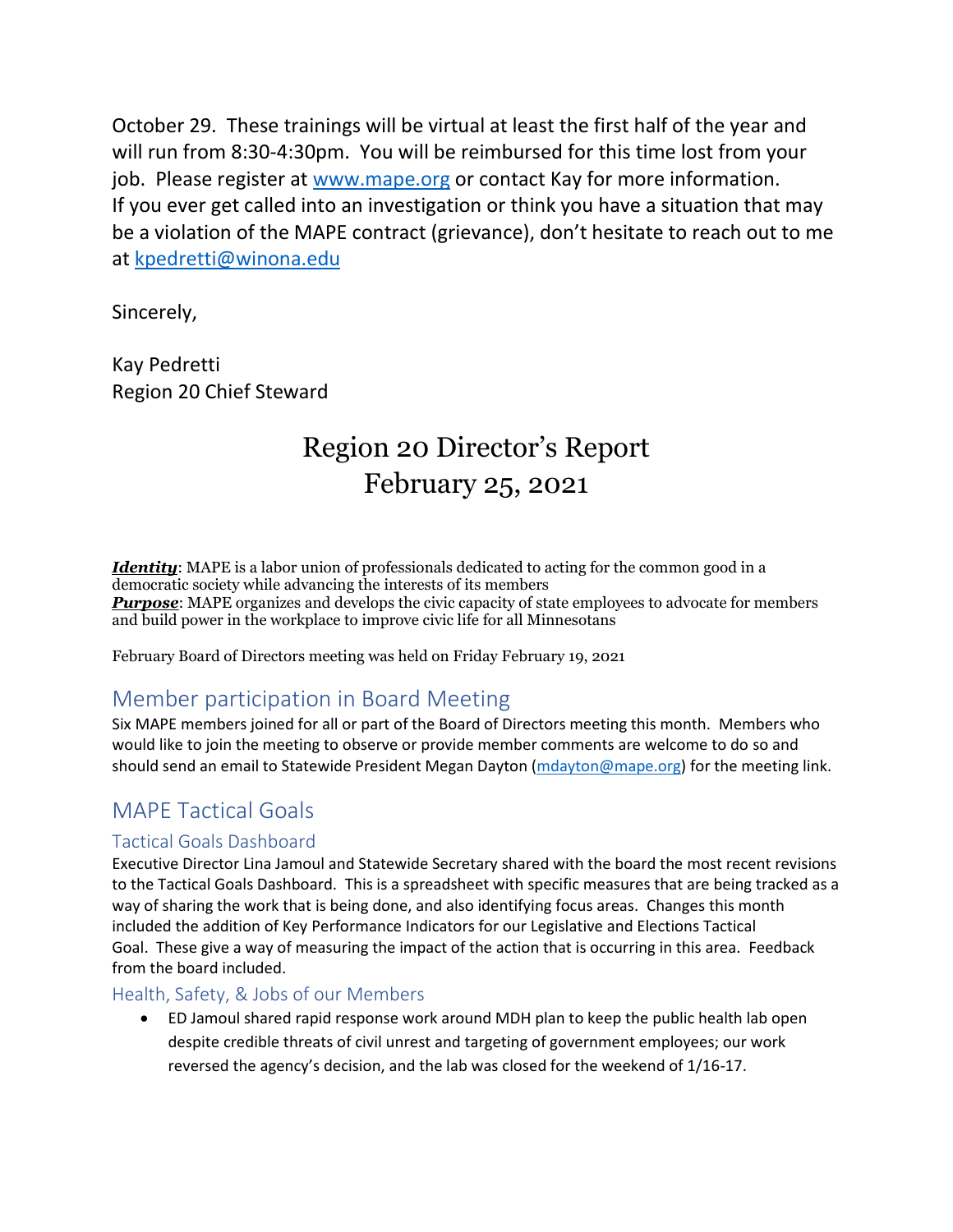- ED Jamoul shared that work on combatting DOC's policy around telework continues; a letter was sent to MDH and Human Rights. We are currently evaluating and determining next steps.
- The BOD had a lively discussion about whether or not to take a stance on COVID-19 vaccination, as well as how best to support members who have concerns when returning to work. The BOD was in general agreement that MAPE's role is to direct our members to available resources, advocate for equitable distribution of the vaccine, and be prepared to advocate for members' safe return to work.

#### Elections/Legislative

- The Newsletter has moved to every other week. Communications has added two request forms to th[e Communications Resources section of the MAPE website.](https://nam02.safelinks.protection.outlook.com/?url=https%3A%2F%2Fmape.org%2Fcommunications-resources&data=04%7C01%7Ckpedretti%40winona.edu%7Ced33018d590c4cdf18b208d8dda325b5%7C5011c7c60ab446ab9ef4fae74a921a7f%7C0%7C0%7C637503040076501100%7CUnknown%7CTWFpbGZsb3d8eyJWIjoiMC4wLjAwMDAiLCJQIjoiV2luMzIiLCJBTiI6Ik1haWwiLCJXVCI6Mn0%3D%7C1000&sdata=9F8shcwD2%2FpziLlVKqRCYf6%2FL3vrKCVydXPKdFuKqmg%3D&reserved=0) Members can use the story request form to request newsletter stories; project teams can request communications assistance through the project request form. Communications has developed a strategic calendar for newsletter stories, so if members have an idea or project teams know they might need stories down the road, they should engage communications as soon as possible. As always, MAPE is looking for compelling stories to support our legislative priorities.
- ED Jamoul gave an update on the agency days on the hill that are being planned. Health and Human Services will be the first agency DOTH, on March 15.
- MAPE Communications is holding a 30-minute training on how to use Twitter. All members are encouraged to register and attend this training, which will help prepare them to take action as we attempt to influence the legislative session, and in support of Negotiations. Please go to mape.org to register for the training.

#### Negotiations

• Director of Member Engagement, Development, and Organizing Mike Ausmus briefed the board on the member action on Governor Walz that is being planned for March 10 from noon – one. This event will include members from MDH, DCT, and DOC sharing the work they are doing to carry the state forward through the pandemic and recovery and is part of our work in creating an environment favorable for negotiating a fair contract. Members are welcome and encouraged to attend this virtual action and should be on the lookout for communications on how to register. Local 2001 President did resend out the communication again to the local with more information on how to register. Local 2001's Contract Action Team is continuing to spread the word across your worksites. If you need more information please reach out to myself [angela.christle@state.mn.us](mailto:angela.christle@state.mn.us) Cathy Finken [cathy.finken@state.mn.us,](mailto:cathy.finken@state.mn.us) Steven Speltz [steven.speltz@state.mn.us](mailto:steven.speltz@state.mn.us) We will gladly assist in answering your questions and get you connected to your CAT. We want to ensure getting communications out quickly throughout the negotiations process. We build power with our presence. Region 20 let's come together with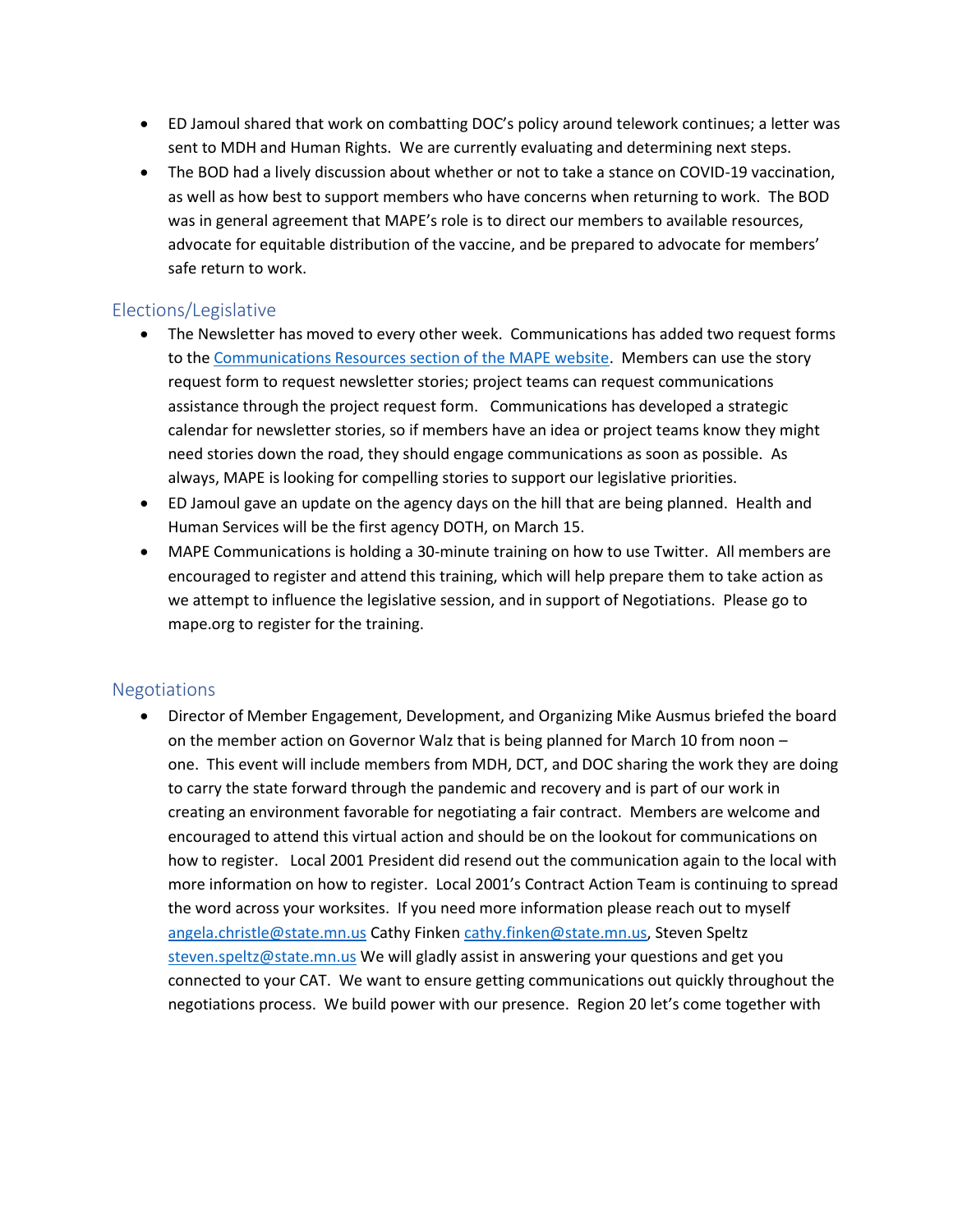each other and our fellow MAPE members across this great state and unite with and for each other and fight for a fair contract.

•

• Negotiations Team is holding equity listening sessions. All members are welcome and encouraged to attend. Members can sign up through the portal at mape.org. There is one more session on March 2, 2021.

#### Working with Allies

• MAPE BOD approved a \$5000 donation to Teamsters Local 120, who have been walking the picket line since being locked out by Marathon Refinery in St. Paul in January. After bargaining failed, the Teamsters organized a one-day strike, which prompted agreement for a new round of bargaining, however, when they tried to return to work, they found themselves locked out. Members are encouraged to join our Teamster siblings in walking the picket line, donating money and firewood, and boycotting Marathon and Speedway gas stations as acts of solidarity. [Read more about the Teamsters' fight for safe working conditions.](https://nam02.safelinks.protection.outlook.com/?url=http:%2F%2Fwww.fightbacknews.org%2F2021%2F2%2F2%2Fminnesota-marathon-refinery-locks-out-teamsters%23:~:text%3DPaul%2520Park%2C%2520MN%2520-%2520Teamsters%2520Local%2520120%2520members%2Creached%2520and%2520there%2520are%2520no%2520more%2520dates&data=04%7C01%7Ckpedretti%40winona.edu%7Ced33018d590c4cdf18b208d8dda325b5%7C5011c7c60ab446ab9ef4fae74a921a7f%7C0%7C0%7C637503040076511097%7CUnknown%7CTWFpbGZsb3d8eyJWIjoiMC4wLjAwMDAiLCJQIjoiV2luMzIiLCJBTiI6Ik1haWwiLCJXVCI6Mn0%3D%7C1000&sdata=%2BLRWGqkLj%2Bg6N1Sww4ge%2Fnx5wBp88DKQQ5fgVDzSQRk%3D&reserved=0)

#### Strategic Planning

• The completion of a new 3 or 5-year Strategic Plan is part of our six tactical goals. The board continued their discussion of the Strategic Planning plan as recommended by President Dayton and ED Jamoul. The plan recommends using a Civic Organizing approach to strategic planning, which focuses on involving members in the development of the plan, which would then be approved by Delegate Assembly. MAPE has had a Civic Organizing Agency, a group of leaders dedicated to actively applying MAPE's Operating Principles in their spheres of responsibility, for several years and is ready to test the approach with this round of strategic planning.

### **Other**

#### Building Corp

• The BOD meeting was briefly adjourned and a meeting of the MAPE Building Corp BOD was convened. Meetings from the previous meeting were approved, and the BOD agreed to quarterly meetings going forward. The BOD approved moving forward with requesting bids for renovating the first floor of the MAPE building as well as the addition of solar panels to the roof and/or a solar garden. Additionally, the BOD requested additional information on how to improve the building to have less environmental impact, that bids include union-shop and minority-owned contractors.

Region 20 I encourage you each to consider nominating yourself or someone who you feel would be someone who would be a good fit for your local leadership team. Nominations close on March 29<sup>th</sup>. All local offices are up for election. If you have an interest in running for any of the following offices, President, Vice President, Secretary, Treasurer, Membership Secretary, we welcome you to go for it! Shortly after all nominations are collected and nominees have accepted the ballots will be developed and the elections will begin. The positions will be filled in May and begin terms in June. Each of these